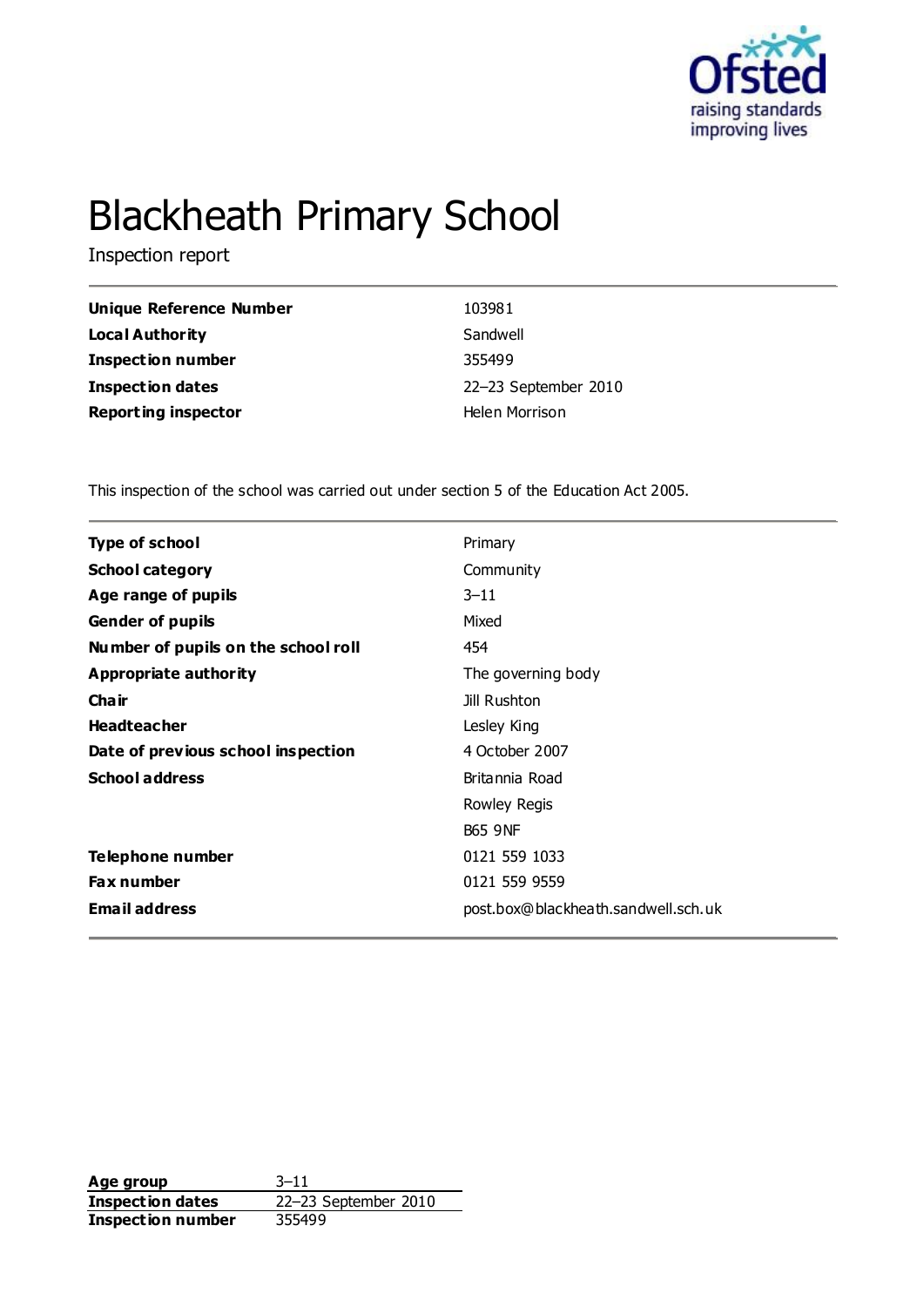The Office for Standards in Education, Children's Services and Skills (Ofsted) regulates and inspects to achieve excellence in the care of children and young people, and in education and skills for learners of all ages. It regulates and inspects childcare and children's social care, and inspects the Children and Family Court Advisory Support Service (Cafcass), schools, colleges, initial teacher training, work-based learning and skills training, adult and community learning, and education and training in prisons and other secure establishments. It assesses council children's services, and inspects services for looked after children, safeguarding and child protection.

Further copies of this report are obtainable from the school. Under the Education Act 2005, the school must provide a copy of this report free of charge to certain categories of people. A charge not exceeding the full cost of reproduction may be made for any other copies supplied.

If you would like a copy of this document in a different format, such as large print or Braille, please telephone 0300 1234 234, or email **[enquiries@ofsted.gov.uk](mailto:enquiries@ofsted.gov.uk)**.

You may copy all or parts of this document for non-commercial educational purposes, as long as you give details of the source and date of publication and do not alter the documentation in any way.

To receive regular email alerts about new publications, including survey reports and school inspection reports, please visit our website and go to 'Subscribe'.

Royal Exchange Buildings St Ann's Square Manchester M2 7LA T: 0300 1234 234 Textphone: 0161 618 8524 E: **[enquiries@ofsted.gov.uk](mailto:enquiries@ofsted.gov.uk)** W: **[www.ofsted.gov.uk](http://www.ofsted.gov.uk/)**

© Crown copyright 2010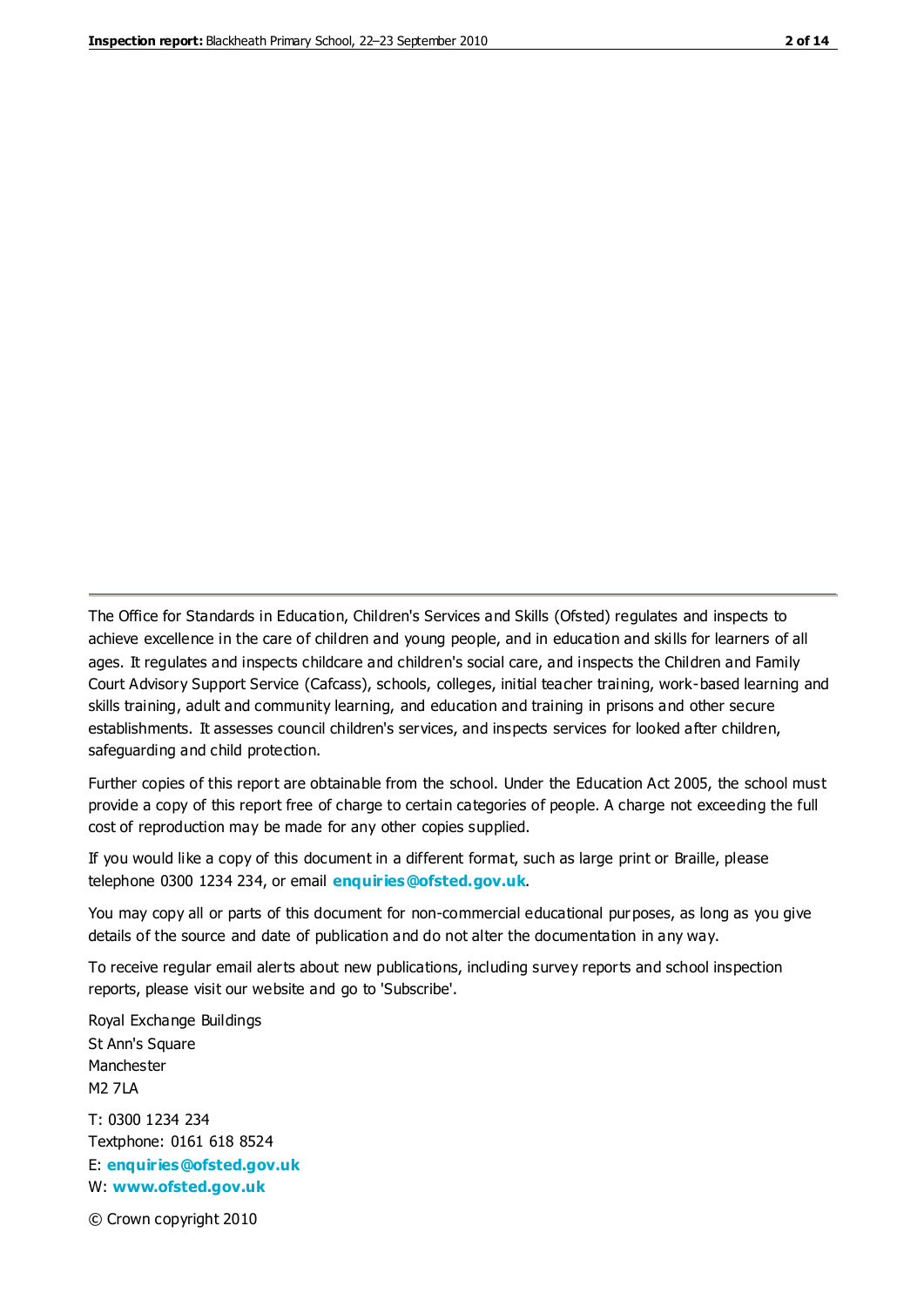# **Introduction**

This inspection was carried out by four additional inspectors. A total of 21 lessons taught by 16 teachers were seen. Meetings were held with groups of pupils, school leaders and representatives of the governing body. Inspectors observed the school's work and looked at curriculum planning, data on pupils' achievement including their current progress, documents about safeguarding, plans for improvement, pupils' work and records of the school's own monitoring of its performance. They also analysed 116 questionnaires that were returned by parents and carers, together with 100 from pupils and 31 from staff.

The inspection team reviewed many aspects of the school's work. It looked in detail at the following:

Current attainment and rates of progress for boys in English across the school.

- The impact of actions to improve attendance and reduce persistent absence.
- The effectiveness of teaching in securing good progress for higher ability pupils across the school and pupils with special educational needs and/or disabilities in the Early Years Foundation Stage and Key Stage 1.

# **Information about the school**

Blackheath is a larger than average sized primary school, where about a fifth of the pupils are from minority ethnic backgrounds. The proportion of pupils with special educational needs and/or disabilities is above average, and the majority of these have moderate learning difficulties or behavioural, emotional and social needs. The proportion of pupils known to be eligible for free school meals is above average.

The Early Years Foundation Stage comprises a nursery class, which provides part-time education, and two full-time reception classes.

The school has gained a number of awards including the Basic Skills Quality Mark, the Sports Mark, and the Thinking School Award, and it has Healthy Schools status.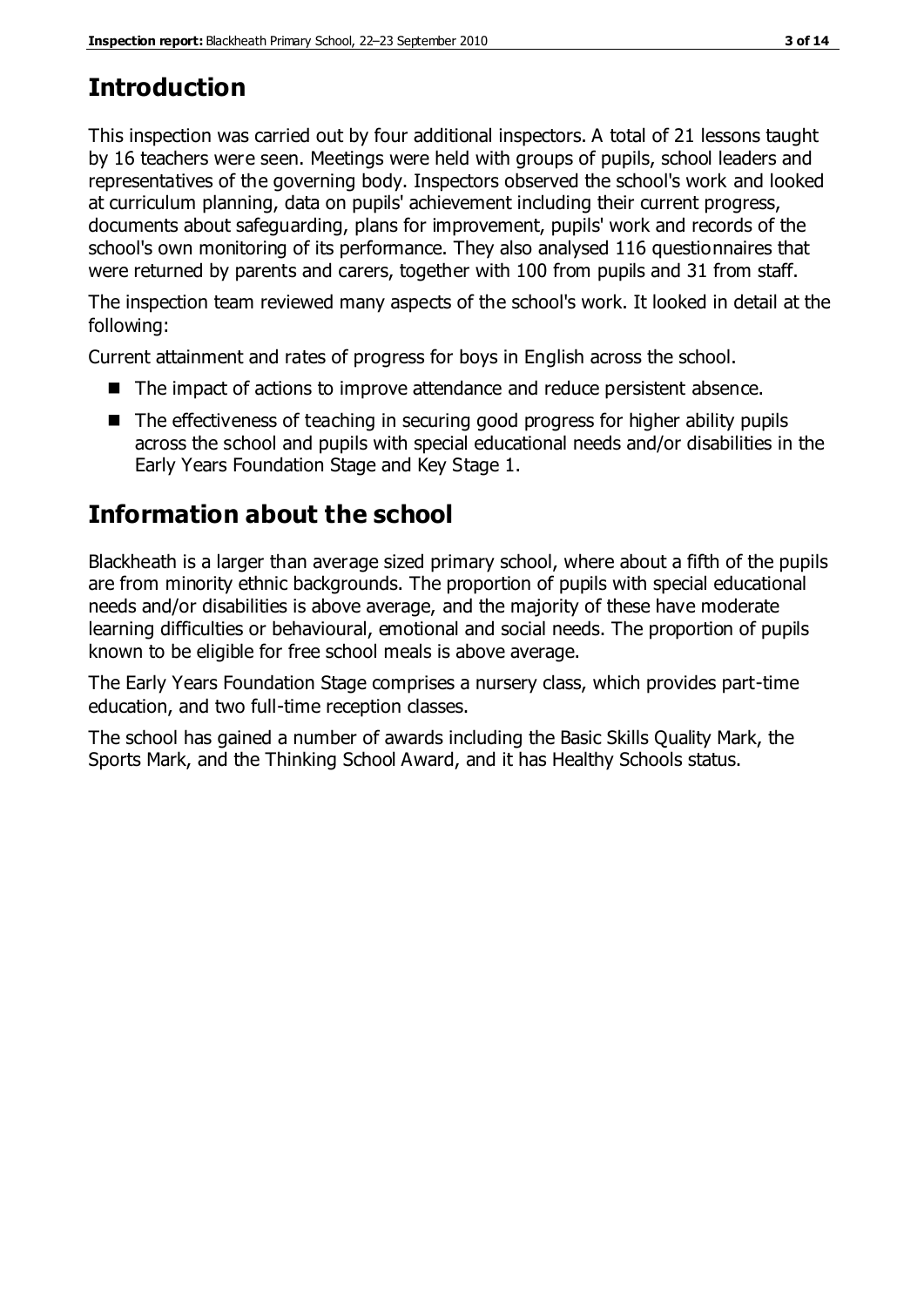**Inspection grades: 1 is outstanding, 2 is good, 3 is satisfactory, and 4 is inadequate** Please turn to the glossary for a description of the grades and inspection terms

# **Inspection judgements**

| Overall effectiveness: how good is the school?  |  |
|-------------------------------------------------|--|
| The school's capacity for sustained improvement |  |

#### **Main findings**

Blackheath Primary is a good school. Among its strengths are the good start to children's education provided in the Early Years Foundation Stage and the exciting and engaging curriculum. Senior leaders and governors provide strong leadership of the school and have a good understanding of the needs of pupils and their families, which is shared by staff.

The curriculum is exciting and carefully planned so that pupils' progress across the school, including that of pupils with special educational needs and/or disabilities, is good. As a result pupils' attainment is broadly average. The school has worked hard to ensure that boys enjoy learning, for example in Year 6 where work based on an absorbing novel helped pupils to learn about Victorian workhouses. As a result the gap between the attainment of boys and girls is narrowing, particularly in English. However, the school recognises that more able pupils are not always given sufficiently challenging work and there are limited opportunities for gifted and talented pupils to pursue their strengths and extend their skills.

The school is caring and welcoming and pupils enjoy being there. Pupils know they will be listened to if they approach an adult with a concern and as a result they feel safe in school. They learn to be tolerant and care for one another and are eager to take on responsibilities, such as acting as playground buddies or membership of the school council. They say that any misbehaviour or bullying is dealt with promptly and effectively. Pupils consider the experiences of others, but the school recognises that it provides only limited opportunities for them to learn about the lives of other people in the United Kingdom.

The school has implemented a wide range of initiatives to promote good attendance, such as individual and class awards, and in consequence attendance shows a clear upward trend. However, some more recently introduced strategies have still to have an impact, and the school's average yearly attendance remains low.

The headteacher, senior leaders and governors have high expectations and a clear vision for the future improvement of the school. Their good leadership underpins the school's good capacity for sustained further improvement and has been effective in ensuring that challenging targets for pupils' attainment have been met. Accurate school self-evaluation and monitoring of teaching by senior leaders has led to well-targeted professional development for staff and as a result teaching has improved and is now good.

### **What does the school need to do to improve further?**

 $\blacksquare$  Raise attainment and improve progress by :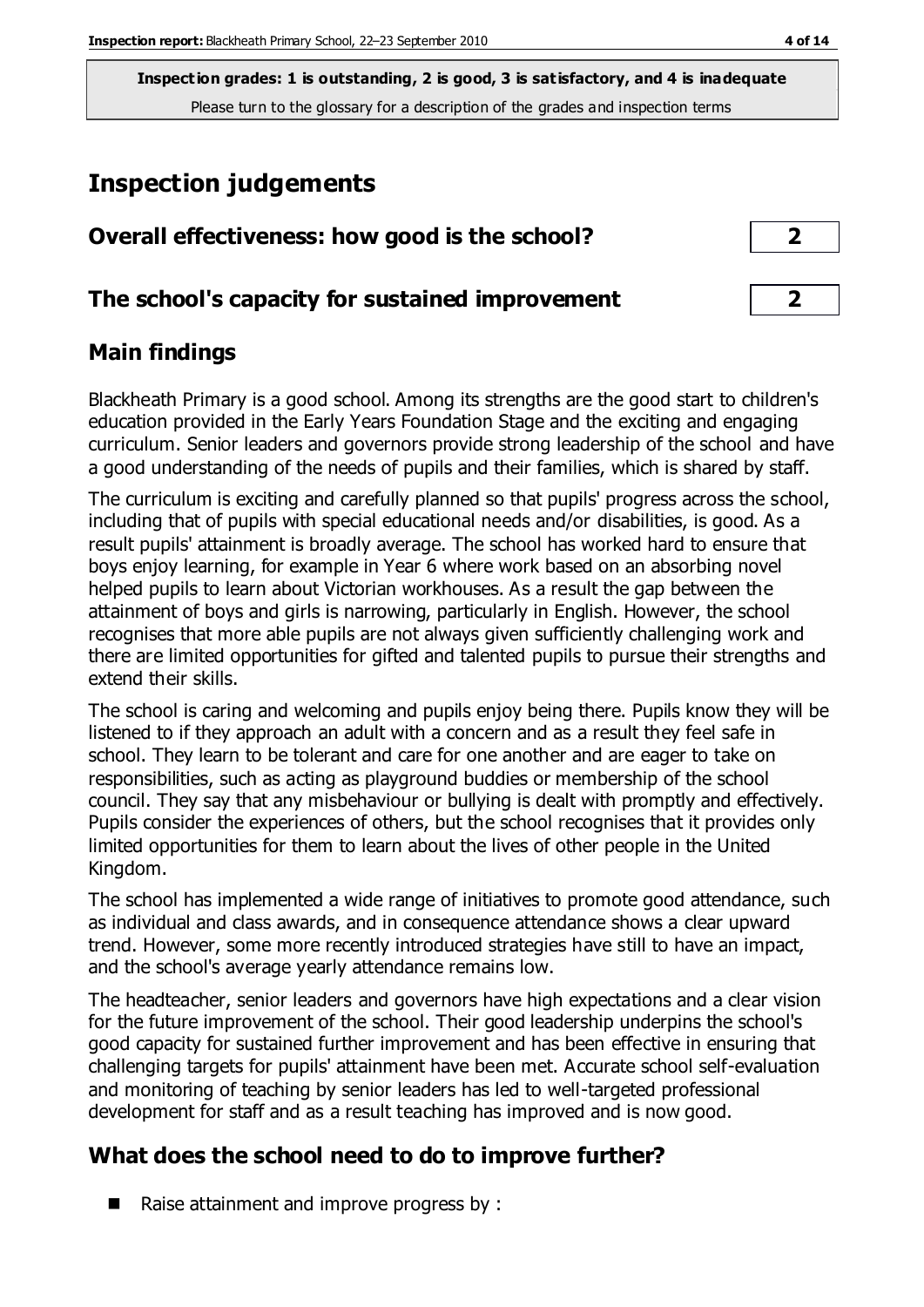**Inspection grades: 1 is outstanding, 2 is good, 3 is satisfactory, and 4 is inadequate** Please turn to the glossary for a description of the grades and inspection terms

- $-$  ensuring that more able pupils are fully challenged in every lesson so that they reach the high standards of which they are capable
- providing more opportunities for gifted and talented pupils to extend their skills.
- Increase attendance to at least  $94\%$  for the  $2010/11$  school year by working more closely with the local community and in particular parents and carers to reduce the number of pupils taking holidays in term time.
- **I** Improve the effectiveness with which the school promotes community cohesion by extending pupils' understanding of the United Kingdom as a diverse community.

#### **Outcomes for individuals and groups of pupils 2**

Children enter the school with skills that are well below those expected for their age, and make good progress in the Early years Foundation Stage. In the past pupils have made satisfactory progress in Key Stage 1 and started Year 3 with below average standards. Key Stage 1 pupils now make good progress as a result of good teaching and a lively curriculum - for example pupils much enjoyed using the 'magical maths microphone'. This, together with the introduction of a structured programme that links sounds and letters and the use of 'writing ladders' to support writing, has improved attainment so that it is now average. Pupils in Key Stage 2 make good progress. Attainment of pupils at the end of Year 6 has been broadly average for the last three years and current pupils' work confirms that this has been maintained. Inspectors' observations show that throughout the school some more able pupils do not always achieve as well as they could. Pupils with special educational needs and/or disabilities make good progress because the school is quick to identify their individual needs and provide personalised support in lessons. Pupils from different ethnic backgrounds achieve as well as their peers.

In the classroom, even the youngest children are learning to work independently and take opportunities to share their thinking with 'talk partners'. They grow in confidence as they move through the school. Pupils are clear about what they are learning in lessons and how well they have done. They enjoy their work and participate eagerly in practical activities such as using coins to check their addition of decimals. Behaviour observed during the inspection was good overall though in a small number of lessons where the pace was slower some pupils lost concentration and became restless.

Pupils know the difference between right and wrong and their spiritual, moral, social and cultural development is good. They have a good understanding of the importance of being healthy, for example through drinking water and eating fruit. They enjoy a range of exercise and sporting activities, some of which are led by professional sports coaches. Pupils make a good contribution to the wider community, for example through collections for local and national charities. Their interest in learning, promoted through group work and a focus on thinking skills, together with an increasing awareness of the world of work result in their being satisfactorily prepared for the next stage of their education and later life.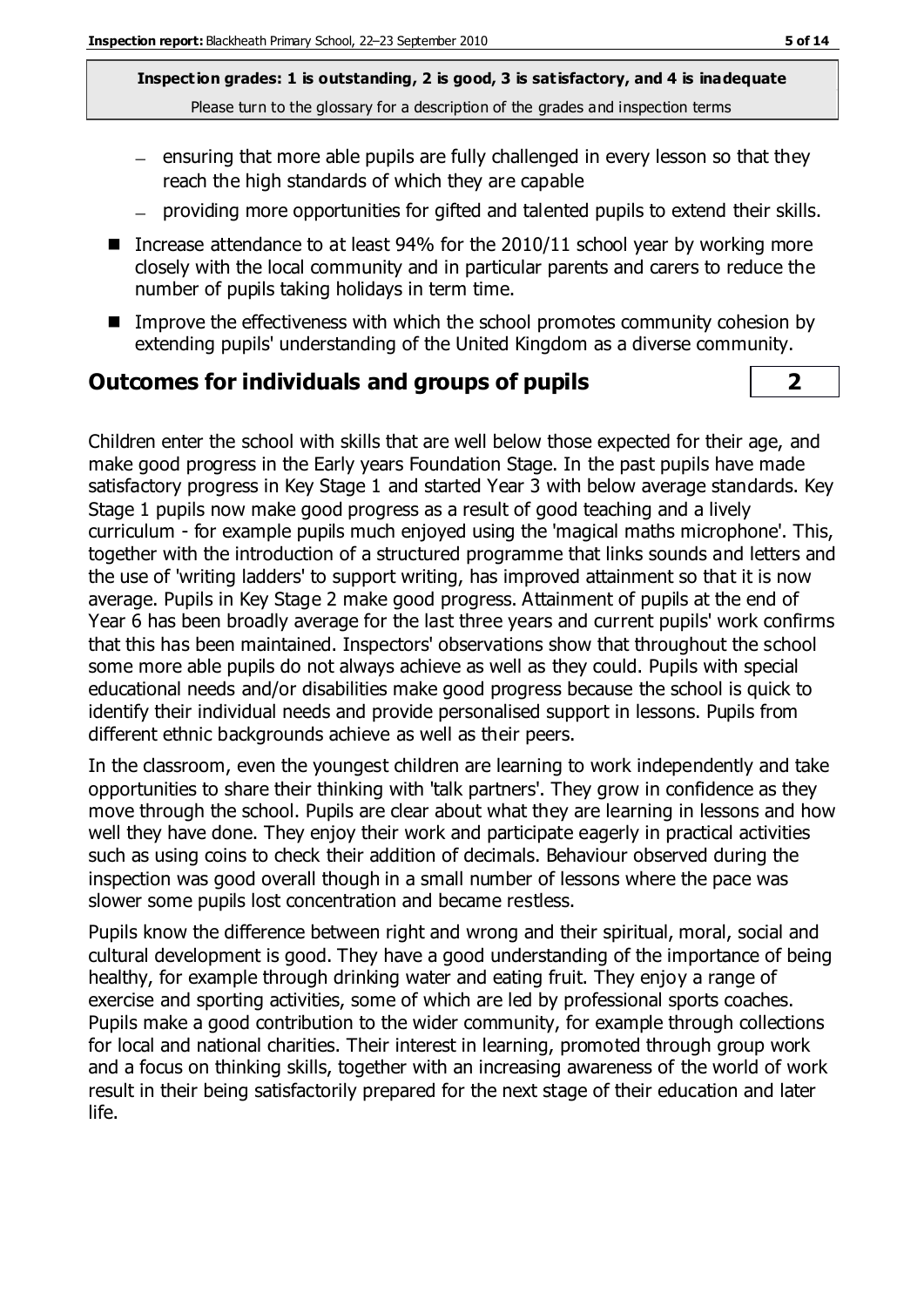Please turn to the glossary for a description of the grades and inspection terms

#### These are the grades for pupils' outcomes

| Pupils' achievement and the extent to which they enjoy their learning                                                     | 2                       |
|---------------------------------------------------------------------------------------------------------------------------|-------------------------|
| Taking into account:<br>Pupils' attainment <sup>1</sup>                                                                   | 3                       |
| The quality of pupils' learning and their progress                                                                        | $\mathcal{P}$           |
| The quality of learning for pupils with special educational needs and/or disabilities<br>and their progress               | 2                       |
| The extent to which pupils feel safe                                                                                      | $\mathbf{2}$            |
| Pupils' behaviour                                                                                                         | 2                       |
| The extent to which pupils adopt healthy lifestyles                                                                       | 2                       |
| The extent to which pupils contribute to the school and wider community                                                   | $\overline{2}$          |
| The extent to which pupils develop workplace and other skills that will contribute to<br>their future economic well-being | 3                       |
| Taking into account:<br>Pupils' attendance <sup>1</sup>                                                                   | 4                       |
| The extent of pupils' spiritual, moral, social and cultural development                                                   | $\overline{\mathbf{2}}$ |

<sup>1</sup> The grades for attainment and attendance are: 1 is high; 2 is above average; 3 is broadly average; and 4 is low

#### **How effective is the provision?**

Teaching assistants and teachers work well together as a team. Tasks are usually well matched to pupils' previous understanding, particularly for middle ability pupils and the less able. Teachers have good subject knowledge and plan exciting lessons that are often tailored to pupils' interests and needs. They use a rich variety of resources to appeal to the wide range of pupils. Pupils' learning is enriched by good use of information and communication technology such as the use of video material to enhance writing. They benefit from specialist music teaching in Year 3 and from direct experiences such as those provided by visits and visitors. However there is little enhancement of the curriculum specifically aimed at gifted and talented pupils, in order that they can share and extend their skills.

The school works well with a range of agencies to support pupils, especially those whose circumstances make them vulnerable, so that they are helped to achieve well. Good induction procedures ensure that children settle in quickly though actions to improve attendance have yet to have a full impact.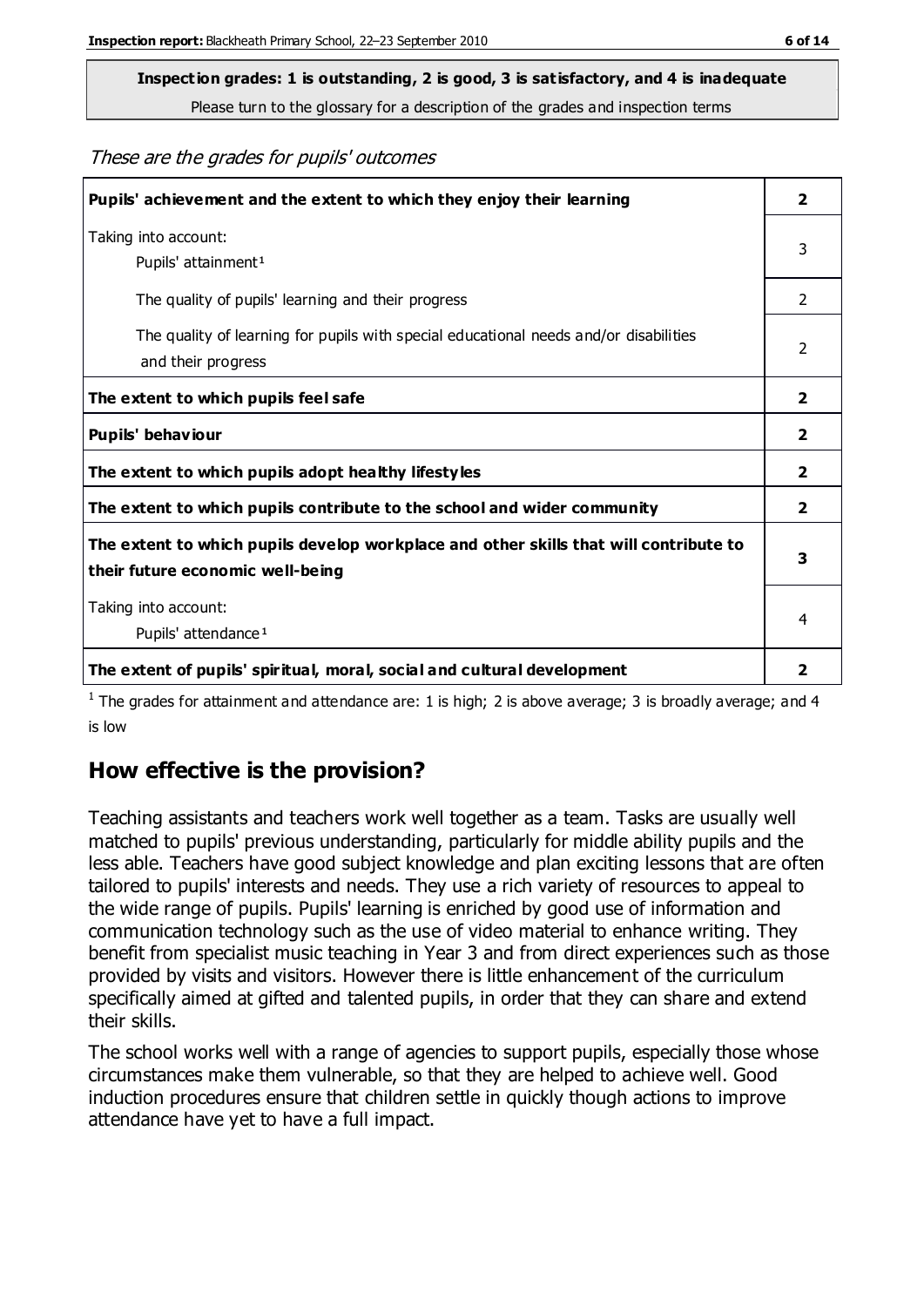Please turn to the glossary for a description of the grades and inspection terms

These are the grades for the quality of provision

| The quality of teaching                                                                                    |  |
|------------------------------------------------------------------------------------------------------------|--|
| Taking into account:<br>The use of assessment to support learning                                          |  |
| The extent to which the curriculum meets pupils' needs, including, where relevant,<br>through partnerships |  |
| The effectiveness of care, guidance and support                                                            |  |

#### **How effective are leadership and management?**

The drive and ambition of senior leaders and governors has brought about good improvement since the last inspection, particularly in the quality of teaching which is now good. The school is committed to equality of opportunity and identifies quickly the needs of pupils with special educational needs and/or disabilities. Termly pupil progress meetings are based on the school's extensive analysis of the progress of different groups of pupils so that any differences are addressed promptly. As a result, the gap between the attainment of boys and girls is narrowing.

The school uses its knowledge of the socio-economic, ethnic and religious make-up of the school and its local communities to promote mutual respect and understanding. As a result, pupils from different backgrounds get on well together. The school makes effective use of partnerships to ensure it meets community needs well. These links and those being developed with other countries are good examples of ways in which the school promotes community cohesion at both a local and international level. However, school leaders know that pupils' knowledge and understanding of the different cultures and beliefs elsewhere in the United Kingdom are less strong. Parents and carers are given satisfactory termly information about the school's activities and the work their children are doing.

The governing body provides the school with a good level of support and challenge and ensures that the school fulfils its statutory duties well. It is well informed about the life of the school its performance and governors work well with senior leaders in strategic planning. The governing body holds the school to account well, though monitoring of safeguarding policies is not as rigorous as other aspects of evaluation. Nevertheless, procedures meet current government requirements and ensure that pupils are safe in school.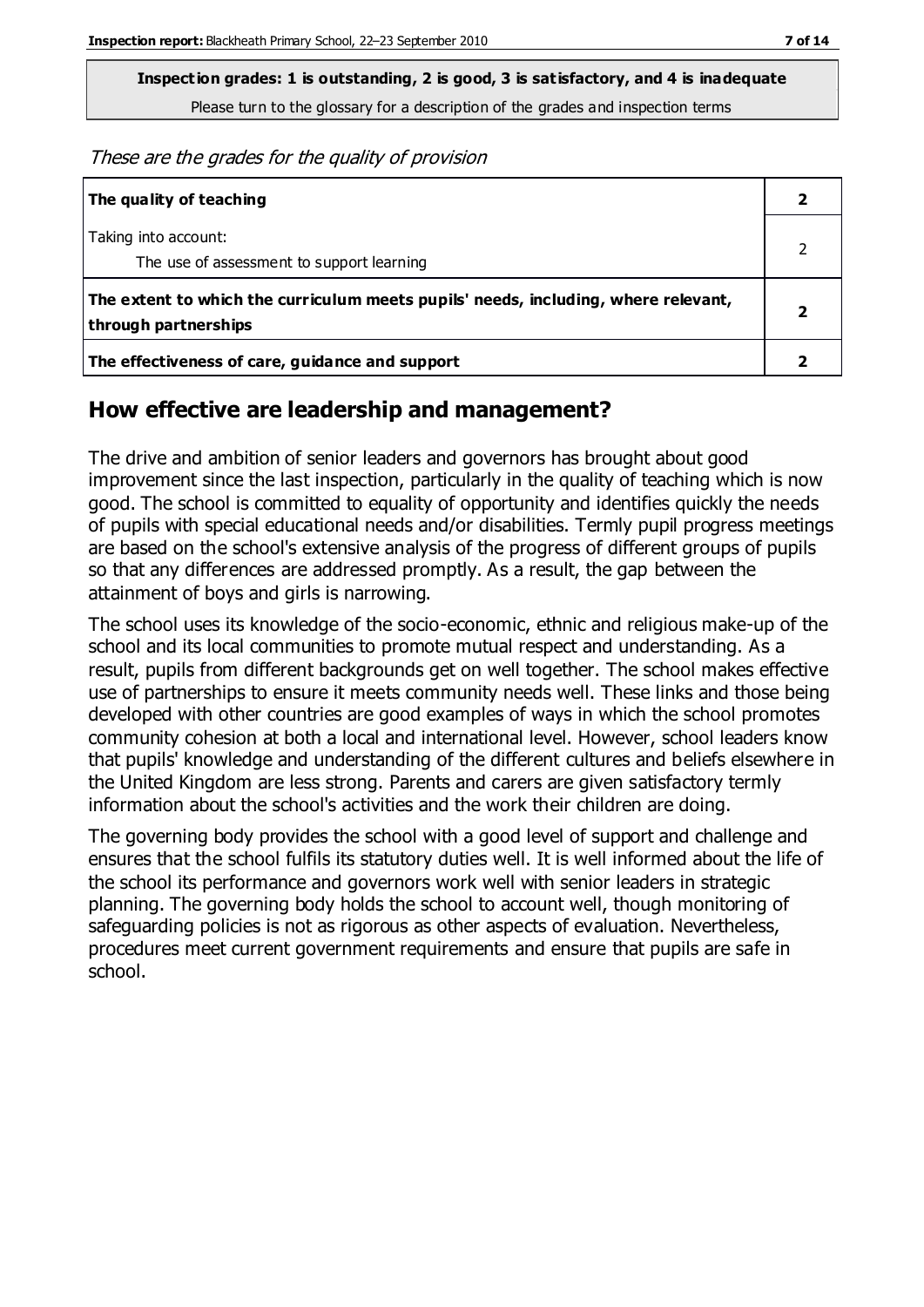Please turn to the glossary for a description of the grades and inspection terms

These are the grades for leadership and management

| The effectiveness of leadership and management in embedding ambition and driving<br>improvement                                                                  |                |
|------------------------------------------------------------------------------------------------------------------------------------------------------------------|----------------|
| Taking into account:<br>The leadership and management of teaching and learning                                                                                   | 2              |
| The effectiveness of the governing body in challenging and supporting the<br>school so that weaknesses are tackled decisively and statutory responsibilities met | $\overline{2}$ |
| The effectiveness of the school's engagement with parents and carers                                                                                             | 3              |
| The effectiveness of partnerships in promoting learning and well-being                                                                                           | $\overline{2}$ |
| The effectiveness with which the school promotes equality of opportunity and tackles<br>discrimination                                                           | 3              |
| The effectiveness of safeguarding procedures                                                                                                                     | 3              |
| The effectiveness with which the school promotes community cohesion                                                                                              | 3              |
| The effectiveness with which the school deploys resources to achieve value for money                                                                             | 2              |

#### **Early Years Foundation Stage**

As a result of good teaching children make good progress in both Nursery and Reception years, although their attainment remains below average when they leave the Early Years Foundation Stage. Many children start in nursery and some in reception with particularly underdeveloped communication and language skills. Carefully structured activities, particularly to strengthen these skills, ensure children in the nursery and reception enjoy learning and achieve well. Speaking and listening are well promoted in group work and parents are encouraged to support their children's learning, for example through initiatives such as 'chattermums'.

The curriculum captures the children's interest and imagination and activities are wellchosen and engaging, for example when pupils dress as astronauts in the role play area. Indoors, children enjoy a good balance between adult led activities and those they choose for themselves. However the outdoor learning environment does not yet provide a similar level of opportunities for children to exercise choice and follow their own initiative.

Leadership of the Early Years Foundation Stage is good and children's progress is monitored very effectively. Induction procedures, including home visits, are good and as a result children settle quickly into life at school. Children are well cared for and procedures are in place to ensure that children are safeguarded well.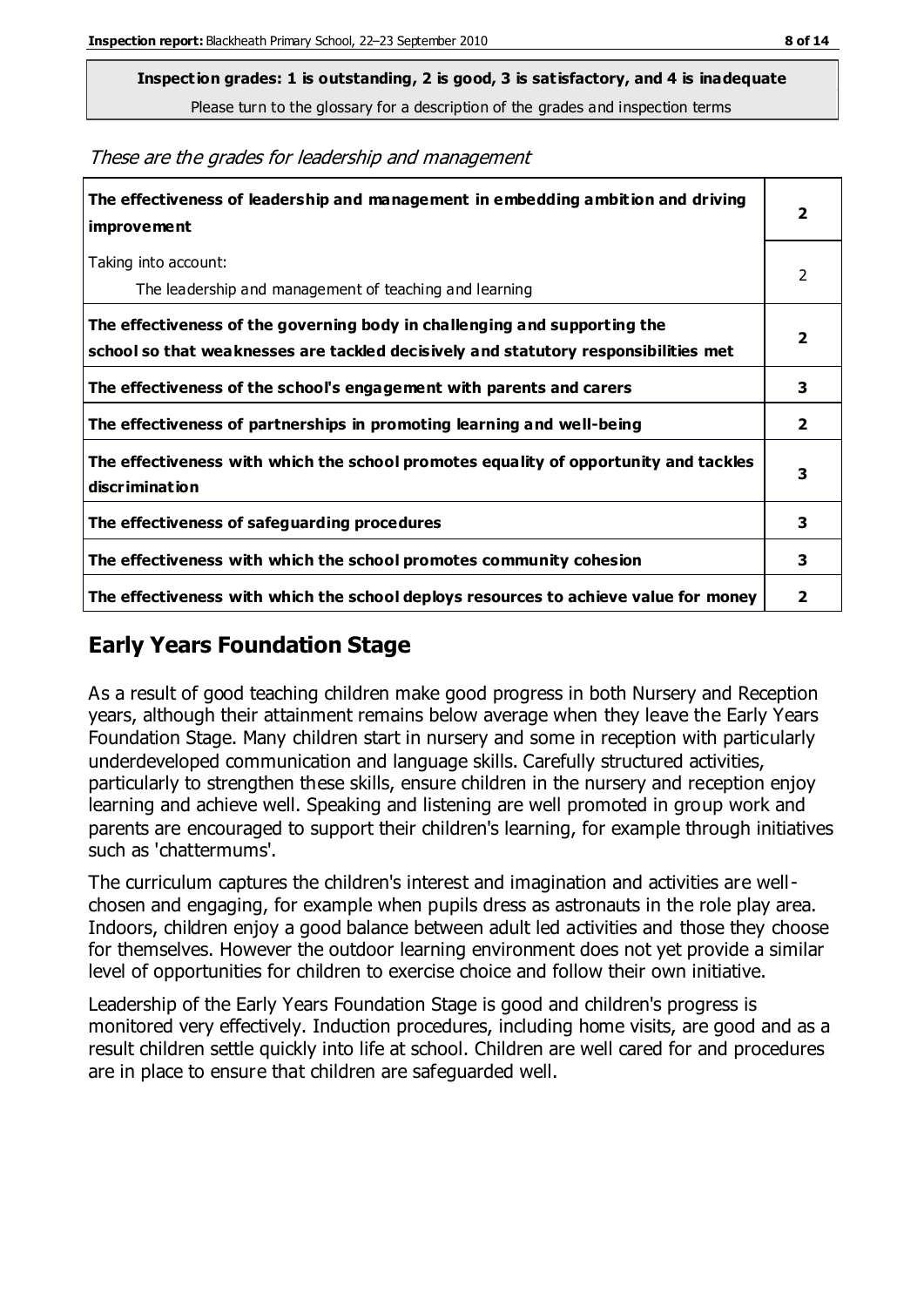Please turn to the glossary for a description of the grades and inspection terms

These are the grades for the Early Years Foundation Stage

| <b>Overall effectiveness of the Early Years Foundation Stage</b>                      |  |
|---------------------------------------------------------------------------------------|--|
| Taking into account:<br>Outcomes for children in the Early Years Foundation Stage     |  |
| The quality of provision in the Early Years Foundation Stage                          |  |
| The effectiveness of leadership and management of the Early Years Foundation<br>Stage |  |

#### **Views of parents and carers**

Parents and carers are supportive of the school, and the overwhelming majority that responded to the inspection questionnaire say their children enjoy school and are kept safe. Some individual comments indicated concerns over behaviour and bullying and a number of parents did not consider that behaviour is well managed. Inspectors saw behaviour that was generally good, though some pupils became restless in a very small number of lessons when the pace slowed. Pupils say that any bullying that does occur is quickly dealt with. A small minority of parents believe that their views are not sufficiently taken into account. Inspectors found that the school tries to tailor ways of consulting with parents and carers to meet their needs, though work to re-establish the parents' consultative group has only just begun.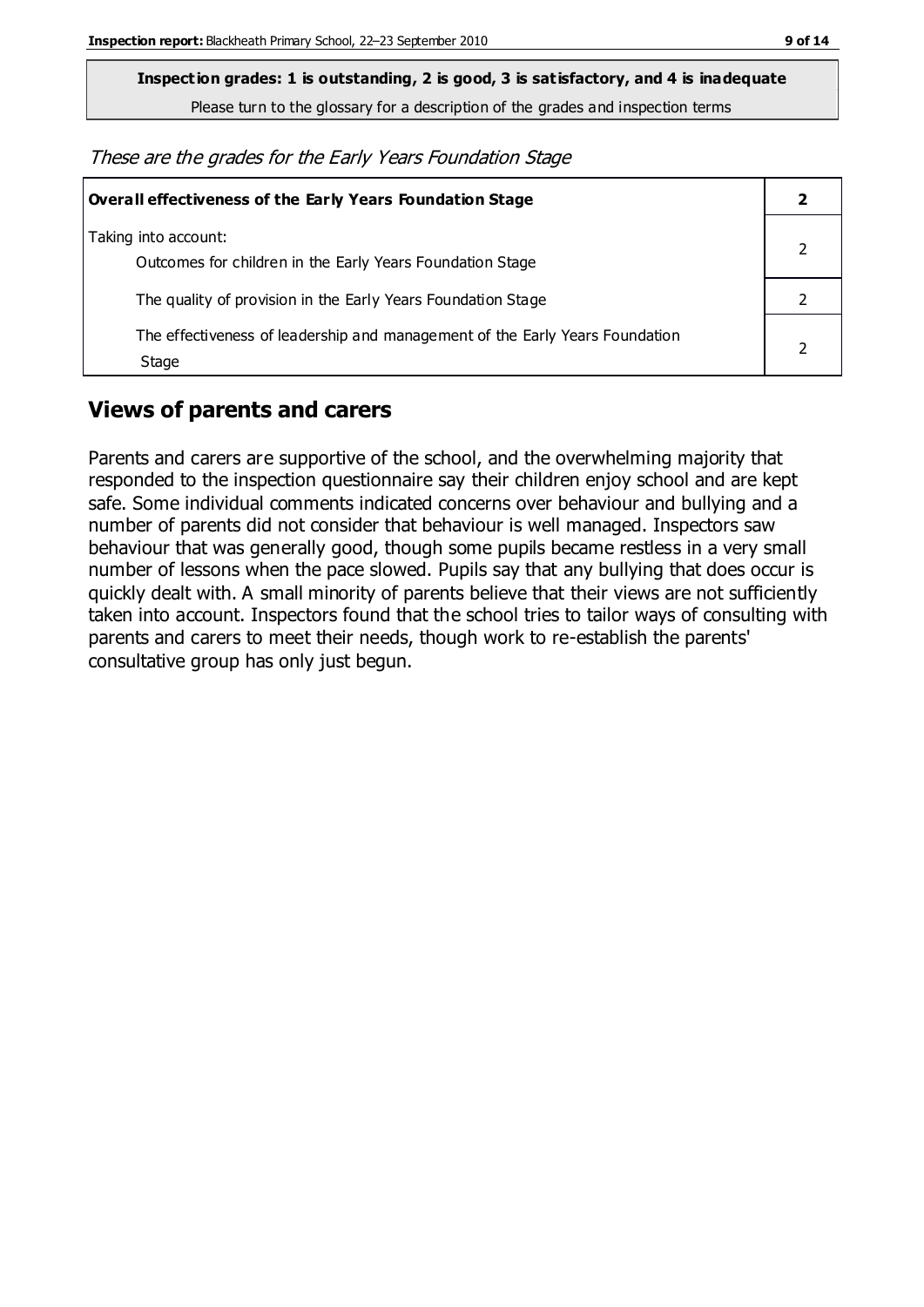#### **Responses from parents and carers to Ofsted's questionnaire**

Ofsted invited all the registered parents and carers of pupils registered at Blackheath Primary School to complete a questionnaire about their views of the school.

In the questionnaire, parents and carers were asked to record how strongly they agreed with 13 statements about the school. The inspection team received 116 completed questionnaires by the end of the on-site inspection. In total, there are 454 pupils registered at the school.

| <b>Statements</b>                                                                                                                                                                                                                                       |              | <b>Strongly</b><br>Agree<br>agree |              | <b>Disagree</b> |              | <b>Strongly</b><br>disagree |                |                |
|---------------------------------------------------------------------------------------------------------------------------------------------------------------------------------------------------------------------------------------------------------|--------------|-----------------------------------|--------------|-----------------|--------------|-----------------------------|----------------|----------------|
|                                                                                                                                                                                                                                                         | <b>Total</b> | $\frac{1}{2}$                     | <b>Total</b> | $\frac{0}{0}$   | <b>Total</b> | $\frac{0}{0}$               | <b>Total</b>   | $\frac{1}{2}$  |
| My child enjoys school                                                                                                                                                                                                                                  | 58           | 50                                | 56           | 48              | 2            | $\overline{2}$              | $\mathbf 0$    | $\mathbf 0$    |
| The school keeps my child<br>safe                                                                                                                                                                                                                       | 57           | 49                                | 57           | 49              | 1            | $\mathbf{1}$                | $\mathbf 0$    | $\mathbf 0$    |
| My school informs me about<br>my child's progress                                                                                                                                                                                                       | 37           | 32                                | 67           | 58              | 10           | 9                           | $\mathbf{1}$   | $\mathbf{1}$   |
| My child is making enough<br>progress at this school                                                                                                                                                                                                    | 39           | 34                                | 64           | 55              | 9            | 8                           | $\overline{2}$ | $\overline{2}$ |
| The teaching is good at this<br>school                                                                                                                                                                                                                  | 39           | 34                                | 71           | 61              | 4            | 3                           | 1              | $\mathbf{1}$   |
| The school helps me to<br>support my child's learning                                                                                                                                                                                                   | 33           | 28                                | 71           | 61              | 10           | 9                           | 1              | $\mathbf{1}$   |
| The school helps my child to<br>have a healthy lifestyle                                                                                                                                                                                                | 41           | 35                                | 72           | 62              | 3            | 3                           | $\mathbf 0$    | $\mathbf 0$    |
| The school makes sure that<br>my child is well prepared for<br>the future (for example<br>changing year group,<br>changing school, and for<br>children who are finishing<br>school, entering further or<br>higher education, or entering<br>employment) | 29           | 25                                | 69           | 59              | 9            | 8                           | $\mathbf 0$    | $\mathbf 0$    |
| The school meets my child's<br>particular needs                                                                                                                                                                                                         | 33           | 28                                | 72           | 62              | 6            | 5                           | $\mathbf 0$    | $\mathbf 0$    |
| The school deals effectively<br>with unacceptable behaviour                                                                                                                                                                                             | 27           | 23                                | 71           | 61              | 15           | 13                          | 0              | 0              |
| The school takes account of<br>my suggestions and concerns                                                                                                                                                                                              | 23           | 20                                | 72           | 62              | 14           | 12                          | $\mathbf{0}$   | $\mathbf{0}$   |
| The school is led and<br>managed effectively                                                                                                                                                                                                            | 29           | 25                                | 69           | 59              | 14           | 12                          | $\overline{2}$ | $\overline{2}$ |
| Overall, I am happy with my<br>child's experience at this<br>school                                                                                                                                                                                     | 44           | 38                                | 64           | 55              | 5            | $\overline{4}$              | $\mathbf 0$    | $\mathbf 0$    |

The table above summarises the responses that parents and carers made to each statement. The percentages indicate the proportion of parents and carers giving that response out of the total number of completed questionnaires. Where one or more parents and carers chose not to answer a particular question, the percentages will not add up to 100%.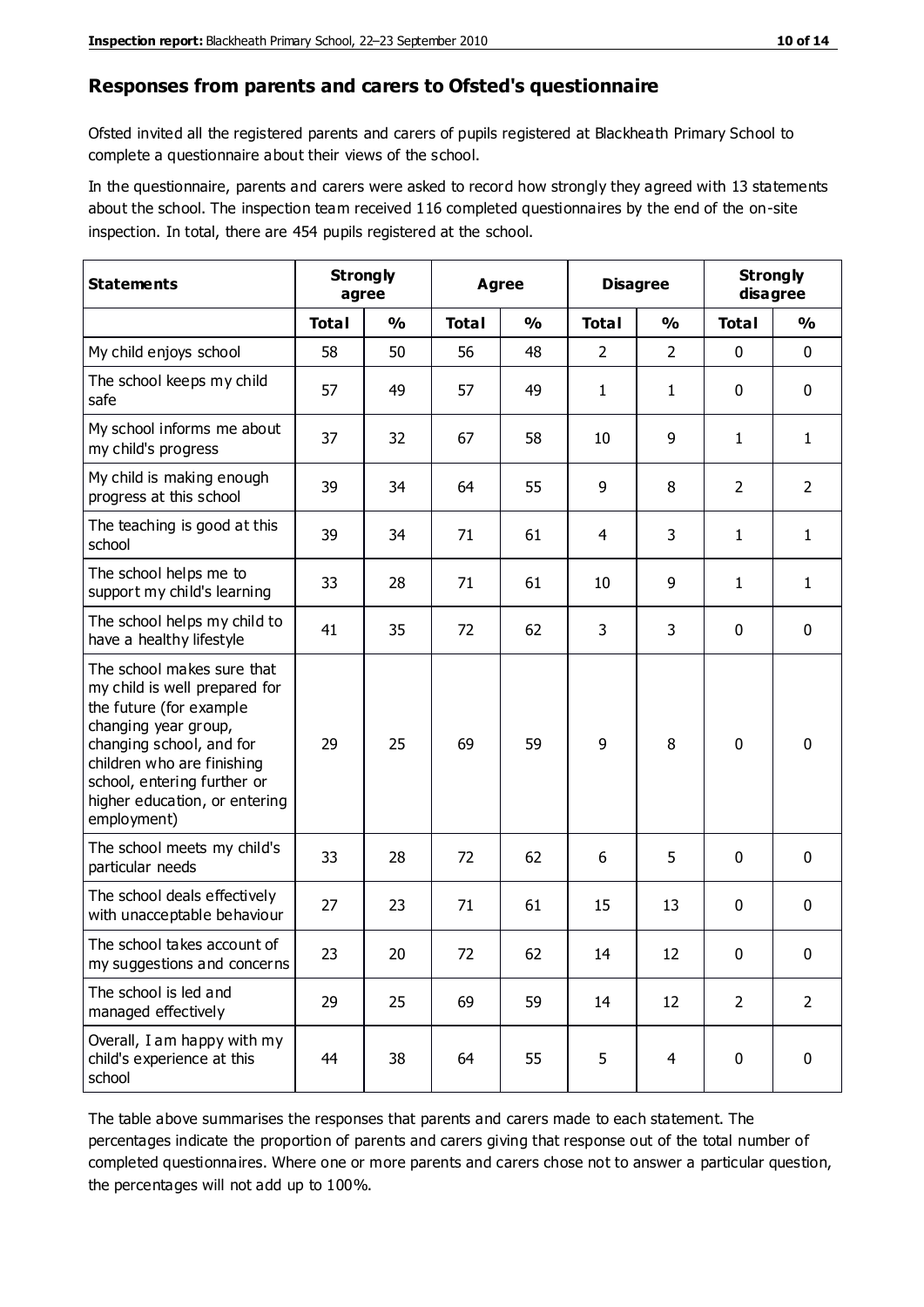## **Glossary**

| Grade   | <b>Judgement</b> | <b>Description</b>                                                                                                                                                                                                            |
|---------|------------------|-------------------------------------------------------------------------------------------------------------------------------------------------------------------------------------------------------------------------------|
| Grade 1 | Outstanding      | These features are highly effective. An outstanding school<br>provides exceptionally well for all its pupils' needs.                                                                                                          |
| Grade 2 | Good             | These are very positive features of a school. A school that<br>is good is serving its pupils well.                                                                                                                            |
| Grade 3 | Satisfactory     | These features are of reasonable quality. A satisfactory<br>school is providing adequately for its pupils.                                                                                                                    |
| Grade 4 | Inadequate       | These features are not of an acceptable standard. An<br>inadequate school needs to make significant improvement<br>in order to meet the needs of its pupils. Ofsted inspectors<br>will make further visits until it improves. |

#### **What inspection judgements mean**

#### **Overall effectiveness of schools**

|                       | Overall effectiveness judgement (percentage of schools) |      |                     |                   |
|-----------------------|---------------------------------------------------------|------|---------------------|-------------------|
| <b>Type of school</b> | <b>Outstanding</b>                                      | Good | <b>Satisfactory</b> | <b>Inadequate</b> |
| Nursery schools       | 58                                                      | 36   | 4                   | 2                 |
| Primary schools       | 8                                                       | 43   | 40                  | 9                 |
| Secondary schools     | 10                                                      | 35   | 42                  | 13                |
| Sixth forms           | 13                                                      | 39   | 45                  | 3                 |
| Special schools       | 33                                                      | 42   | 20                  | 4                 |
| Pupil referral units  | 18                                                      | 40   | 29                  | 12                |
| All schools           | 11                                                      | 42   | 38                  | 9                 |

New school inspection arrangements were introduced on 1 September 2009. This means that inspectors now make some additional judgements that were not made previously.

The data in the table above are for the period 1 September 2009 to 31 March 2010 and are the most recently published data available (see **[www.ofsted.gov.uk](http://www.ofsted.gov.uk/)**). Please note that the sample of schools inspected during the autumn and spring terms 2009/10 was not representative of all schools nationally, as weaker schools are inspected more frequently than good or outstanding schools.

Percentages are rounded and do not always add exactly to 100. Secondary school figures include those that have sixth forms, and sixth form figures include only the data specifically for sixth form inspection judgements.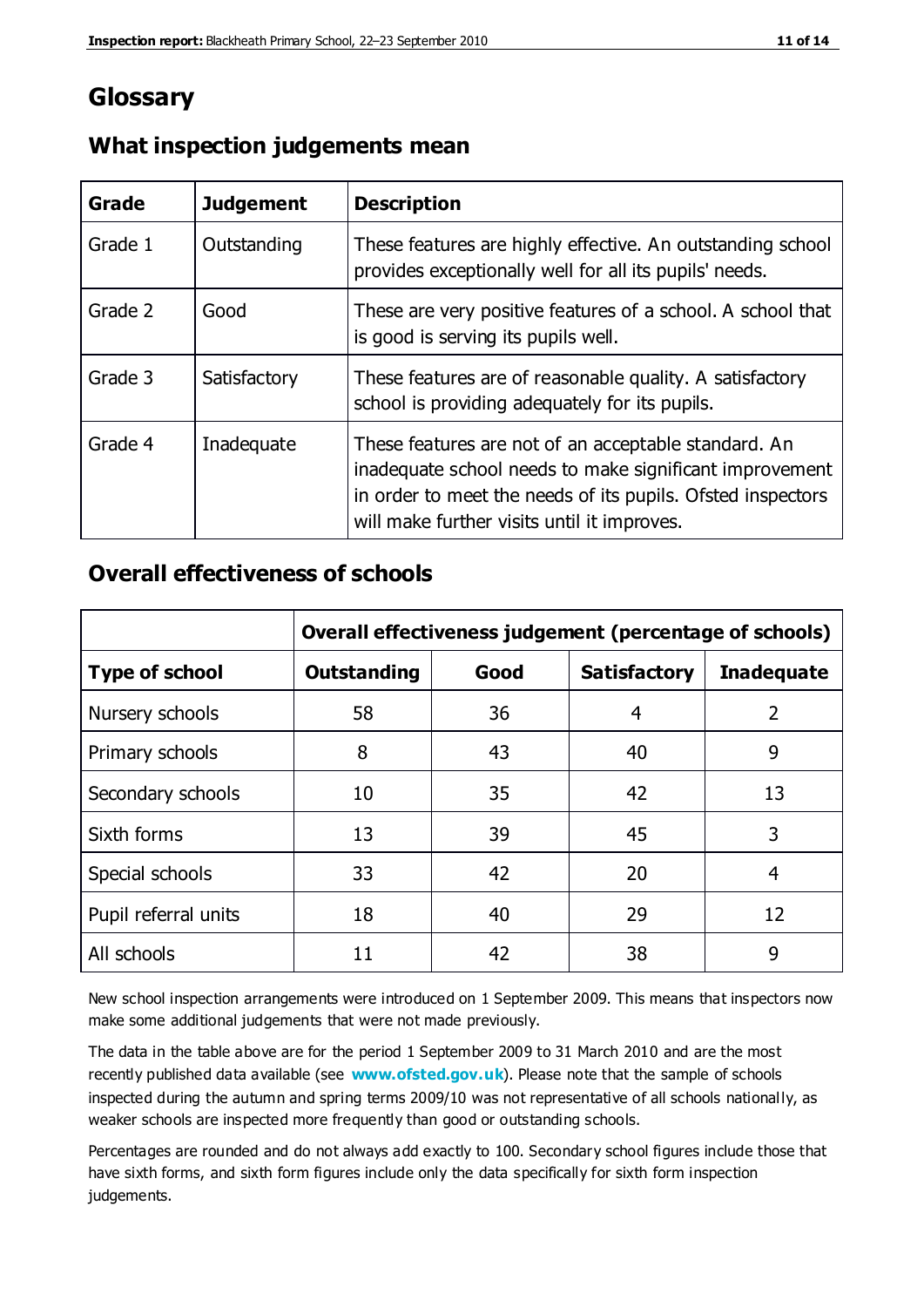# **Common terminology used by inspectors**

| Achievement:               | the progress and success of a pupil in their learning,<br>development or training.                                                                                                                                                          |  |  |
|----------------------------|---------------------------------------------------------------------------------------------------------------------------------------------------------------------------------------------------------------------------------------------|--|--|
| Attainment:                | the standard of the pupils' work shown by test and<br>examination results and in lessons.                                                                                                                                                   |  |  |
| Capacity to improve:       | the proven ability of the school to continue<br>improving. Inspectors base this judgement on what<br>the school has accomplished so far and on the quality<br>of its systems to maintain improvement.                                       |  |  |
| Leadership and management: | the contribution of all the staff with responsibilities,<br>not just the headteacher, to identifying priorities,<br>directing and motivating staff and running the school.                                                                  |  |  |
| Learning:                  | how well pupils acquire knowledge, develop their<br>understanding, learn and practise skills and are<br>developing their competence as learners.                                                                                            |  |  |
| Overall effectiveness:     | inspectors form a judgement on a school's overall<br>effectiveness based on the findings from their<br>inspection of the school. The following judgements,<br>in particular, influence what the overall effectiveness<br>judgement will be. |  |  |
|                            | The school's capacity for sustained<br>improvement.                                                                                                                                                                                         |  |  |
|                            | Outcomes for individuals and groups of pupils.                                                                                                                                                                                              |  |  |
|                            | The quality of teaching.                                                                                                                                                                                                                    |  |  |
|                            | The extent to which the curriculum meets<br>pupils' needs, including, where relevant,<br>through partnerships.                                                                                                                              |  |  |
|                            | The effectiveness of care, guidance and<br>support.                                                                                                                                                                                         |  |  |
| Progress:                  | the rate at which pupils are learning in lessons and<br>over longer periods of time. It is often measured by<br>comparing the pupils' attainment at the end of a key                                                                        |  |  |

stage with their attainment when they started.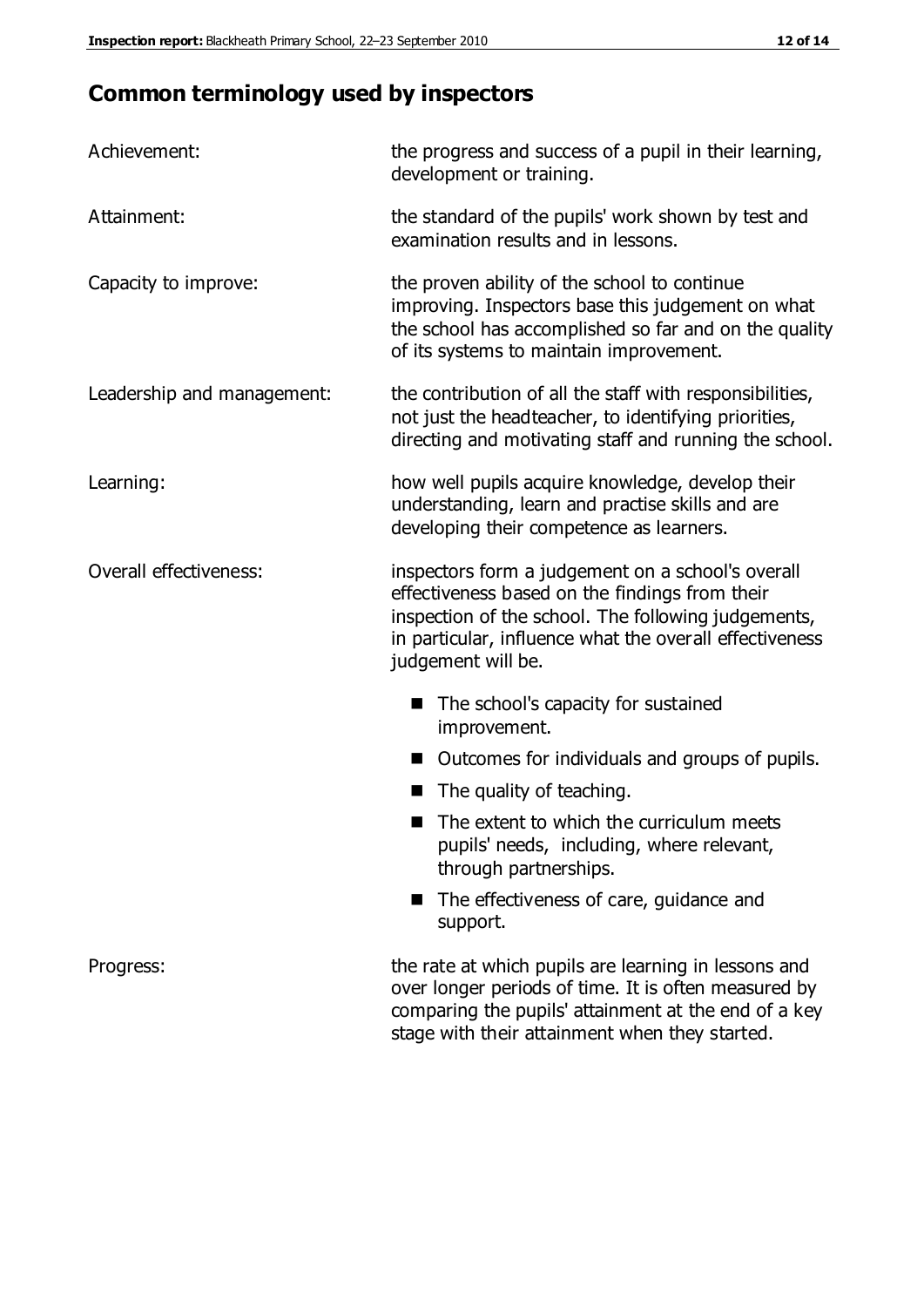#### **This letter is provided for the school, parents and carers to share with their children. It describes Ofsted's main findings from the inspection of their school.**

24 September 2010

#### Dear Pupils

#### **Inspection of Blackheath Primary School, Rowley Regis, B65 9NF**

Thank you for welcoming us to your school and showing us what you are learning. We really enjoyed talking to you, sharing your lessons and reading your questionnaires and we agree with you that your school is good.

Your teachers care for you and look after you well so you feel safe.

In a lot of lessons you enjoy exciting activities and your teachers try to make learning fun for you, so you are actively involved.

The children in the Early Years Foundation Stage get a good start to their school life.

You make good progress.

Those of you who find work difficult are given lots of support so you can keep up with your classmates.

In order that your school gets even better we have asked your headteacher, staff and governors to do the following:

Ensure that those of you who are capable of reaching high standards in English and mathematics always have challenging work to do and provide more opportunities for those of you who have special gifts and talents to learn new skills.

Make sure that more of you come to school regularly because some of you miss too many days.

Make sure that you learn more about the different cultures of people who live in the United Kingdom.

All the adults in your school want you to do well. You can help them by coming to school every day when you are well enough and always doing your best.

Yours sincerely

Helen Morrison

Lead inspector